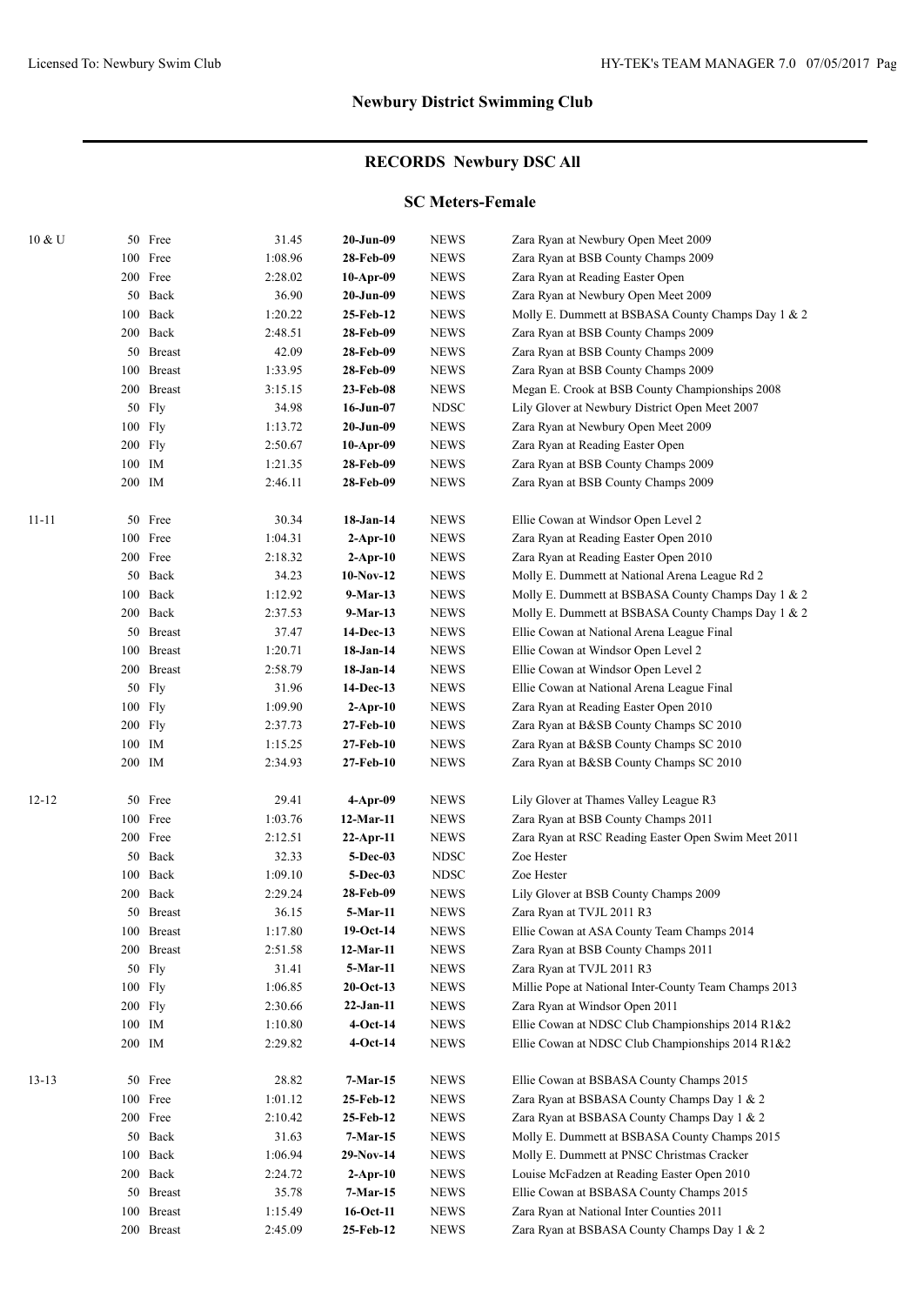| $13 - 13$ |        | 50 Fly              | 30.01          | 25-Feb-12               | <b>NEWS</b>                  | Zara Ryan at BSBASA County Champs Day 1 & 2                 |
|-----------|--------|---------------------|----------------|-------------------------|------------------------------|-------------------------------------------------------------|
|           |        | 100 Fly             | 1:05.75        | $21-Jan-12$             | <b>NEWS</b>                  | Zara Ryan at Windsor Open 2012                              |
|           |        | 200 Fly             | 2:21.37        | 25-Feb-12               | <b>NEWS</b>                  | Zara Ryan at BSBASA County Champs Day 1 & 2                 |
|           | 100 IM |                     | 1:08.54        | 7-Mar-15                | <b>NEWS</b>                  | Ellie Cowan at BSBASA County Champs 2015                    |
|           | 200 IM |                     | 2:25.76        | 25-Feb-12               | <b>NEWS</b>                  | Zara Ryan at BSBASA County Champs Day 1 & 2                 |
| $14-14$   |        | 50 Free             | 27.28          | $21-Nov-15$             | <b>NEWS</b>                  | Molly E. Dummett at Aquae Sulis Grand Prix 2015             |
|           |        | 100 Free            | 59.17          | 21-Nov-15               | <b>NEWS</b>                  | Molly E. Dummett at Aquae Sulis Grand Prix 2015             |
|           |        | 200 Free            | 2:10.63        | $9-Mar-13$              | <b>NEWS</b>                  | Zara Ryan at BSBASA County Champs Day 1 & 2                 |
|           |        | 50 Back             | 31.42          | 7-Jul-13                | <b>NEWS</b>                  | Lizzy Shore at NDSC Novice and Sprints Gala 2013            |
|           |        | 100 Back            | 1:06.06        | $21-Nov-15$             | <b>NEWS</b>                  | Molly E. Dummett at Aquae Sulis Grand Prix 2015             |
|           |        | 200 Back            | 2:22.17        | 22-Apr-11               | <b>NEWS</b>                  | Louise McFadzen at RSC Reading Easter Open Swim Meet 2011   |
|           |        | 50 Breast           | 35.78          | $21-Nov-15$             | <b>NEWS</b>                  | Molly E. Dummett at Aquae Sulis Grand Prix 2015             |
|           |        | 100 Breast          | 1:14.28        | $21-Oct-12$             | <b>NEWS</b>                  | Zara Ryan at National InterCounties                         |
|           |        | 200 Breast          | 2:47.76        | 30-Sep-12               | <b>NEWS</b>                  | Zara Ryan at NDSC Club Championships 2012 Session 1         |
|           |        | 50 Fly              | 29.80          | 8-Jul-12                | <b>NEWS</b>                  | Zara Ryan at NDSC Novice and Sprints Gala                   |
|           |        | 100 Fly             | 1:04.22        | $21-Oct-12$             | <b>NEWS</b>                  | Zara Ryan at National InterCounties                         |
|           | 100 IM |                     | 1:07.49        | $21-Nov-15$             | <b>NEWS</b>                  | Molly E. Dummett at Aquae Sulis Grand Prix 2015             |
|           | 200 IM |                     | 2:26.99        | 9-Mar-13                | <b>NEWS</b>                  | Zara Ryan at BSBASA County Champs Day 1 & 2                 |
|           |        |                     |                |                         |                              |                                                             |
| $15 - 15$ |        | 50 Free             | 27.54          | 19-Nov-16               | <b>NEWS</b>                  | Molly E. Dummett at GC SC L2 Winter Championships Qualifier |
|           |        | 100 Free            | 59.11          | $23-Oct-16$             | <b>NEWS</b>                  | Molly E. Dummett at ASA National County Teams Division 1    |
|           |        | 200 Free            | 2:08.10        | $19-Nov-16$             | <b>NEWS</b>                  | Molly E. Dummett at GC SC L2 Winter Championships Qualifier |
|           |        | 50 Back             | 31.04          | 22-Mar-14               | <b>NEWS</b>                  | Lizzy Shore at BSBASA County Championships 20               |
|           |        | 100 Back            | 1:05.25        | $21-Oct-12$             | <b>NEWS</b>                  | Louise McFadzen at National InterCounties                   |
|           |        | 200 Back            | 2:21.70        | $21-Jan-12$             | <b>NEWS</b>                  | Louise McFadzen at Windsor Open 2012                        |
|           |        | 50 Breast           | 35.66          | 22-Mar-14               | <b>NEWS</b>                  | Zara Ryan at BSBASA County Championships 20                 |
|           |        | 100 Breast          | 1:14.01        | $20$ -Oct-13            | <b>NEWS</b>                  | Zara Ryan at National Inter-County Team Champs 2013         |
|           |        | 200 Breast          | 2:41.83        | 18-Jan-14               | <b>NEWS</b>                  | Zara Ryan at Windsor Open Level 2                           |
|           |        | 50 Fly              | 29.53          | 22-Mar-14               | <b>NEWS</b>                  | Zara Ryan at BSBASA County Championships 20                 |
|           |        | 100 Fly             | 1:04.41        | 22-Mar-14               | <b>NEWS</b>                  | Zara Ryan at BSBASA County Championships 20                 |
|           |        | 200 Fly             | 2:20.17        | 22-Mar-14               | <b>NEWS</b>                  | Zara Ryan at BSBASA County Championships 20                 |
|           | 100 IM |                     | 1:07.22        | $12-Oct-13$             | <b>NEWS</b>                  | Zara Ryan at National Arena League                          |
|           | 200 IM |                     | 2:25.54        | $5-Oct-13$              | <b>NEWS</b>                  | Zara Ryan at NDSC Club Championships 2013                   |
| 16 & O    |        | 50 Free             | 28.12          | 14-Apr-06               | <b>NEWS</b>                  | Emma Harris<br>at Reading Easter Open 2006                  |
|           |        | 100 Free            | 58.92          | $1-Aug-03$              | <b>NDSC</b>                  | Emma Harris                                                 |
|           |        | 200 Free            | 2:04.66        | 25-Feb-06               | <b>NEWS</b>                  | Emma Harris at Berkshire South Bucks County Championships   |
|           |        | 50 Back             | 31.24          | $11-Oct-14$             | <b>NEWS</b>                  | Lizzy Shore at National Arena League Rd 1                   |
|           |        | 100 Back            | 1:05.36        | 14-Jan-17               | <b>NEWS</b>                  | Molly E. Dummett at BSBASA County Champs 2017               |
|           |        | 200 Back            | 2:22.23        | $9-Mar-13$              | <b>NEWS</b>                  | Louise McFadzen at BSBASA County Champs Day 1 & 2           |
|           |        | 50 Breast           | 36.05          | $7-Mar-15$              | <b>NEWS</b>                  | Zara Ryan at BSBASA County Champs 2015                      |
|           |        | 100 Breast          | 1:14.29        | $19-Oct-14$             | <b>NEWS</b>                  | Zara Ryan at ASA County Team Champs 2014                    |
|           |        | 200 Breast          | 2:44.11        | $17-Jan-16$             | <b>NEWS</b>                  | Zara Ryan at BBSASA County Championships 20                 |
|           | 50     | Fly                 | 28.85          | 6-Dec-14                | <b>NEWS</b>                  | Zara Ryan at South East Winter Champs                       |
|           |        | 100 Fly             | 1:02.44        | 6-Dec-14                | <b>NEWS</b>                  | Zara Ryan at South East Winter Champs                       |
|           |        | $200$ Fly           | 2:16.26        | 6-Dec-14                | <b>NEWS</b>                  | Zara Ryan at South East Winter Champs                       |
|           | 100 IM |                     | 1:07.80        | $4-Oct-14$              | <b>NEWS</b>                  | Zara Ryan at NDSC Club Championships 2014 R1&2              |
|           | 200 IM |                     | 2:21.50        | $7-Nov-14$              | <b>NEWS</b>                  | Zara Ryan at National Arena League Rd2 2014                 |
|           |        |                     |                |                         |                              |                                                             |
| Open      |        | 50 Free<br>100 Free | 27.75<br>58.92 | 30-May-03               | ${\rm NDSC}$<br>${\rm NDSC}$ | Emma Harris<br>Emma Harris                                  |
|           |        | 200 Free            | 2:04.66        | $1-Aug-03$<br>25-Feb-06 | <b>NEWS</b>                  | Emma Harris at Berkshire South Bucks County Championships   |
|           |        | 400 Free            | 4:22.77        | 26-Feb-05               | <b>NEWS</b>                  | Emma Harris at Berks South Bucks County Champs 05           |
|           |        | 800 Free            | 9:13.46        | 18-May-05               | <b>NDSC</b>                  | Emma Harris                                                 |
|           |        | 1500 Free           | 18:51.33       | 14-Dec-08               | <b>NEWS</b>                  | Jessica Francis at NDSC Club Championships 2008 R5          |
|           |        |                     |                |                         |                              |                                                             |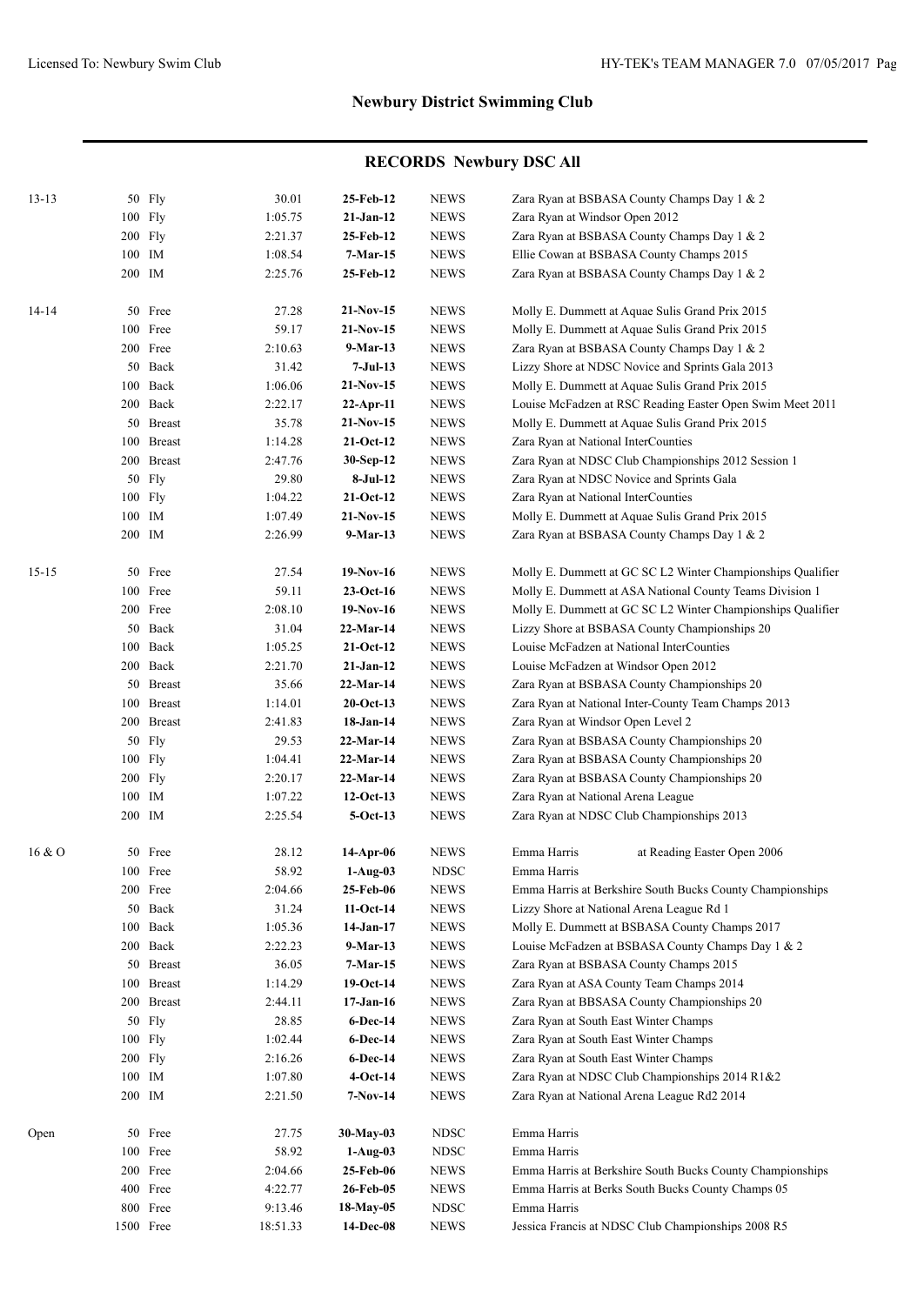| Open |           | 50 Back    | 31.04   | 8-Mar-14      | <b>NEWS</b> | Lizzy Shore at BSBASA County Championships 20       |
|------|-----------|------------|---------|---------------|-------------|-----------------------------------------------------|
|      |           | 100 Back   | 1:05.25 | $21-Oct-12$   | <b>NEWS</b> | Louise McFadzen at National InterCounties           |
|      |           | 200 Back   | 2:21.70 | $21 - Jan-12$ | <b>NEWS</b> | Louise McFadzen at Windsor Open 2012                |
|      |           | 50 Breast  | 35.22   | 17-Feb-01     | <b>NDSC</b> | Vicky Hopkins                                       |
|      |           | 100 Breast | 1:14.01 | $20$ -Oct-13  | <b>NEWS</b> | Zara Ryan at National Inter-County Team Champs 2013 |
|      |           | 200 Breast | 2:41.83 | $18$ -Jan-14  | <b>NEWS</b> | Zara Ryan at Windsor Open Level 2                   |
|      |           | $50$ Fly   | 28.85   | $6$ -Dec-14   | <b>NEWS</b> | Zara Ryan at South East Winter Champs               |
|      |           | 100 Fly    | 1:02.44 | $6$ -Dec-14   | <b>NEWS</b> | Zara Ryan at South East Winter Champs               |
|      | $200$ Fly |            | 2:16.26 | $6$ -Dec-14   | <b>NEWS</b> | Zara Ryan at South East Winter Champs               |
|      |           | 100 IM     | 1:07.22 | $12-Oct-13$   | <b>NEWS</b> | Zara Ryan at National Arena League                  |
|      | 200 IM    |            | 2:21.50 | $7-Nov-14$    | <b>NEWS</b> | Zara Ryan at National Arena League Rd2 2014         |
|      | 400 IM    |            | 5:01.31 | $9-Mar-13$    | <b>NEWS</b> | Zara Ryan at BSBASA County Champs Day 1 & 2         |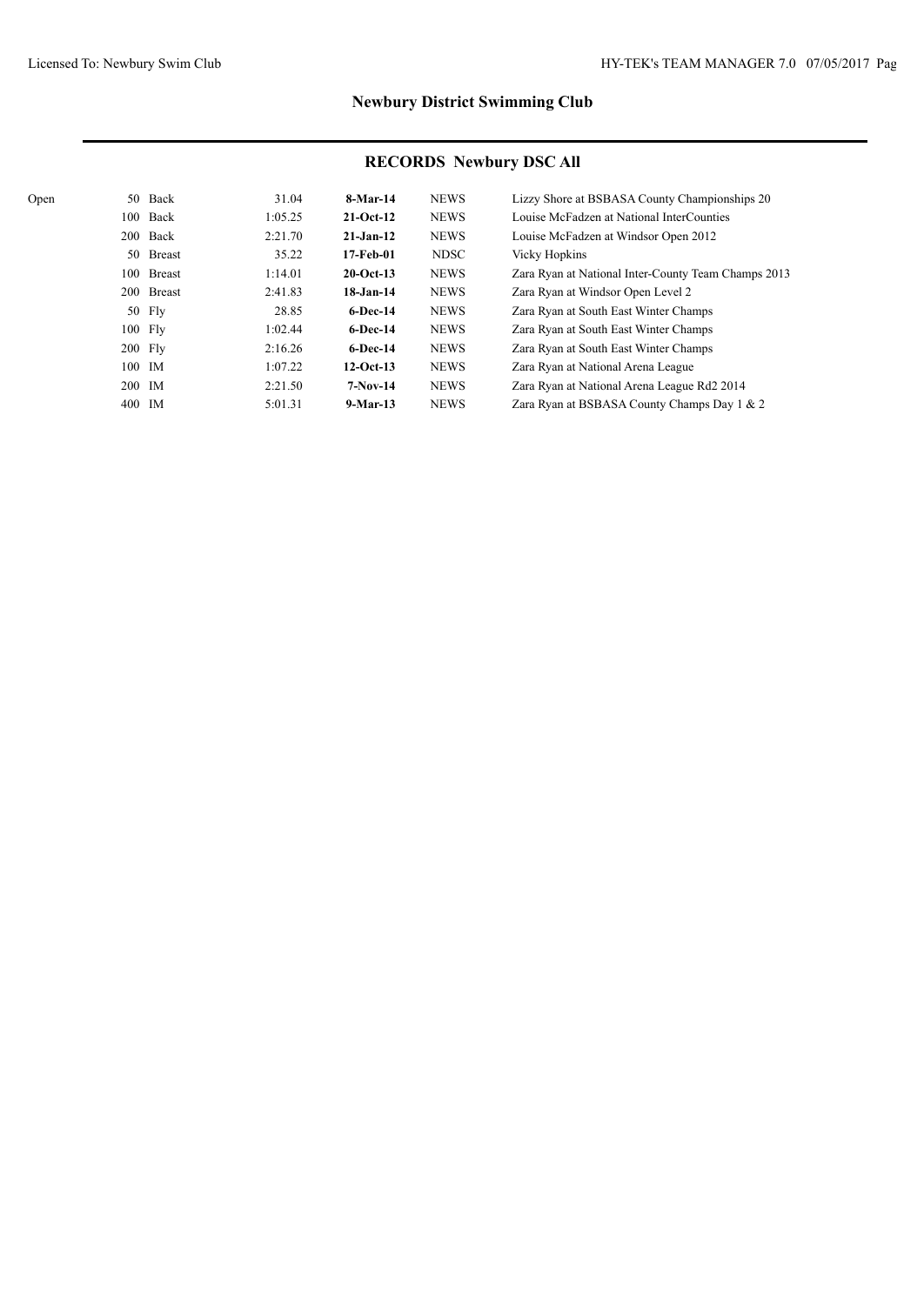# **RECORDS Newbury DSC All**

### **SC Meters-Male**

| 10 & U    |        | 50 Free      | 31.94   | $22-Nov-15$      | <b>NEWS</b> | Kaleb Fox-Jones at NDSC Open Meet 2015                     |
|-----------|--------|--------------|---------|------------------|-------------|------------------------------------------------------------|
|           |        | 100 Free     | 1:06.71 | 19-Dec-04        | <b>NDSC</b> | <b>Charlie Davies</b>                                      |
|           |        | 200 Free     | 2:29.88 | $3-Oct-15$       | <b>NEWS</b> | Kaleb Fox-Jones at NDSC Club Championships 2015 R1&2       |
|           |        | 50 Back      | 35.12   | 28-Jun-15        | <b>NEWS</b> | Kaleb Fox-Jones at NDSC Novice and Sprints Gala 2015       |
|           |        | 100 Back     | 1:17.24 | $3-Oct-15$       | <b>NEWS</b> | Kaleb Fox-Jones at NDSC Club Championships 2015 R1&2       |
|           |        | 200 Back     | 2:41.36 | $8-Nov-15$       | <b>NEWS</b> | Kaleb Fox-Jones at NDSC Club Championships 2015 Round 3    |
|           |        | 50 Breast    | 41.47   | $16$ -Jul- $11$  | <b>NEWS</b> | Ben Hutchins at Fareham Open                               |
|           |        | 100 Breast   | 1:34.35 | 4-Mar-17         | <b>NEWS</b> | Max Maleham at Windsor SC L3 Open Regional County Meet     |
|           |        | 200 Breast   | 3:20.75 | $4-Oct-09$       | <b>NEWS</b> | James McFadzen at NDSC Club Champs 2009 R1                 |
|           |        | 50 Fly       | 36.36   | $22-Nov-15$      | <b>NEWS</b> | Kaleb Fox-Jones at NDSC Open Meet 2015                     |
|           |        | 100 Fly      | 1:26.21 | $22-Nov-15$      | <b>NEWS</b> | Kaleb Fox-Jones at NDSC Open Meet 2015                     |
|           |        | 200 Fly      | 3:26.72 | 26-May-07        | <b>NDSC</b> | Jafer Shah at Guildford Open Meet 2007                     |
|           | 100 IM |              | 1:22.63 | $3-Oct-15$       | <b>NEWS</b> | Kaleb Fox-Jones at NDSC Club Championships 2015 R1&2       |
|           | 200 IM |              | 2:54.56 | $3-Oct-15$       | <b>NEWS</b> | Kaleb Fox-Jones at NDSC Club Championships 2015 R1&2       |
|           |        |              |         |                  |             |                                                            |
| $11 - 11$ |        | 50 Free      | 30.37   | 26-Jun-16        | <b>NEWS</b> | Kaleb Fox-Jones at NDSC Novice and Sprints Gala 2016       |
|           |        | 100 Free     | 1:04.78 | <b>7-Dec-02</b>  | <b>NDSC</b> | Chris Ferguson                                             |
|           |        | 200 Free     | 2:23.78 | 3-Dec-04         | <b>NDSC</b> | Charlie Davies                                             |
|           |        | 50 Back      | 32.44   | $26$ -Jun-16     | <b>NEWS</b> | Kaleb Fox-Jones at NDSC Novice and Sprints Gala 2016       |
|           |        | 100 Back     | 1:09.37 | $12-Nov-16$      | <b>NEWS</b> | Kaleb Fox-Jones at National Arena League Round 2           |
|           |        | 200 Back     | 2:39.21 | 26-Feb-05        | <b>NDSC</b> | Aman Shah at Berks South Bucks County Champs 05            |
|           |        | 50 Breast    | 38.49   | 17-Mar-12        | <b>NEWS</b> | Ben Hutchins at BSBASA County Champs Day 4                 |
|           |        | 100 Breast   | 1:25.62 | $13-Nov-10$      | <b>NEWS</b> | James McFadzen at National Arena League R2 2010            |
|           |        | 200 Breast   | 3:02.57 | $27-Nov-10$      | <b>NEWS</b> | James McFadzen at Guildford City Open Meet November 2010   |
|           |        | 50 Fly       | 34.48   | 26-Jun-16        | <b>NEWS</b> | Kaleb Fox-Jones at NDSC Novice and Sprints Gala 2016       |
|           |        | 100 Fly      | 1:18.09 | $9-Nov-02$       | <b>NDSC</b> | Chris Ferguson                                             |
|           |        | 200 Fly      | 2:58.86 | 13-Mar-04        | <b>NDSC</b> | Charlie Davies                                             |
|           | 100 IM |              | 1:17.32 | $27-Nov-10$      | <b>NEWS</b> | James McFadzen at Guildford City Open Meet November 2010   |
|           | 200 IM |              | 2:38.99 | <b>7-Dec-02</b>  | <b>NDSC</b> | Chris Ferguson                                             |
|           |        |              |         |                  |             |                                                            |
| $12 - 12$ |        | 50 Free      | 28.18   | $2$ -Feb-13      | <b>NEWS</b> | Ryan Sitton at TVJL R2                                     |
|           |        | 100 Free     | 59.25   | 5-Dec-03         | <b>NDSC</b> | Chris Ferguson                                             |
|           |        | 200 Free     | 2:13.86 | $27 -$ Jul $-03$ | <b>NDSC</b> | Chris Ferguson                                             |
|           |        | 50 Back      | 31.44   | 18-Mar-17        | <b>NEWS</b> | Kaleb Fox-Jones at TVJL Round 2                            |
|           |        | 100 Back     | 1:08.10 | 16-Oct-11        | <b>NEWS</b> | James McFadzen at National Inter Counties 2011             |
|           |        | 200 Back     | 2:24.69 | $8-Apr-17$       | <b>NEWS</b> | Kaleb Fox-Jones at Guildford City SC L3 Regional Qualifier |
|           |        | 50 Breast    | 35.92   | 7-Jul-13         | <b>NEWS</b> | Ben Hutchins at NDSC Novice and Sprints Gala 2013          |
|           |        | 100 Breast   | 1:17.32 | $9-Mar-13$       | <b>NEWS</b> | Ben Hutchins at BSBASA County Champs Day 1 & 2             |
|           |        | 200 Breast   | 2:48.57 | $19-Jan-13$      | <b>NEWS</b> | Ben Hutchins at Windsor Level 2 2013                       |
|           |        | 50 Fly       | 32.31   | 25-Feb-17        | <b>NEWS</b> | Kaleb Fox-Jones at TVJL Round 1                            |
|           |        | 100 Fly      | 1:15.05 | $17 - Jun-06$    | <b>NDSC</b> | Aman Shah at Newbury Open Meet                             |
|           |        | 200 Fly      | 2:42.53 | 25-Feb-06        | <b>NDSC</b> | Aman Shah at Berkshire South Bucks County Championships    |
|           | 100 IM |              | 1:12.97 | 23-Mar-13        | <b>NEWS</b> | Jack R. Tucker at BSBASA County Champs Day 4               |
|           | 200 IM |              | 2:35.41 | $9-Mar-13$       | <b>NEWS</b> | Jack R. Tucker at BSBASA County Champs Day 1 & 2           |
|           |        |              |         |                  |             |                                                            |
| $13 - 13$ |        | 50 Free      | 26.70   | 23-Mar-14        | <b>NEWS</b> | Jack R. Tucker at Somerset County Championships            |
|           |        | 100 Free     | 57.77   | 30-Jul-01        | <b>NDSC</b> | Luke Wakefield                                             |
|           |        | 200 Free     | 2:06.72 | $18-Jan-14$      | <b>NEWS</b> | Ryan Sitton at Windsor Open Level 2                        |
|           |        | 50 Back      | 29.45   | $1-Dec-12$       | <b>NEWS</b> | James McFadzen at South East Region Winter Champs          |
|           |        | $100\;$ Back | 1:01.57 | $1-Dec-12$       | <b>NEWS</b> | James McFadzen at South East Region Winter Champs          |
|           |        | 200 Back     | 2:11.99 | $1-Dec-12$       | <b>NEWS</b> | James McFadzen at South East Region Winter Champs          |
|           |        | 50 Breast    | 32.78   | $22-Mar-14$      | <b>NEWS</b> | Ben Hutchins at BSBASA County Championships 20             |
|           |        | 100 Breast   | 1:10.54 | 22-Mar-14        | <b>NEWS</b> | Ben Hutchins at BSBASA County Championships 20             |
|           |        | 200 Breast   | 2:31.05 | $1-Dec-12$       | <b>NEWS</b> | James McFadzen at South East Region Winter Champs          |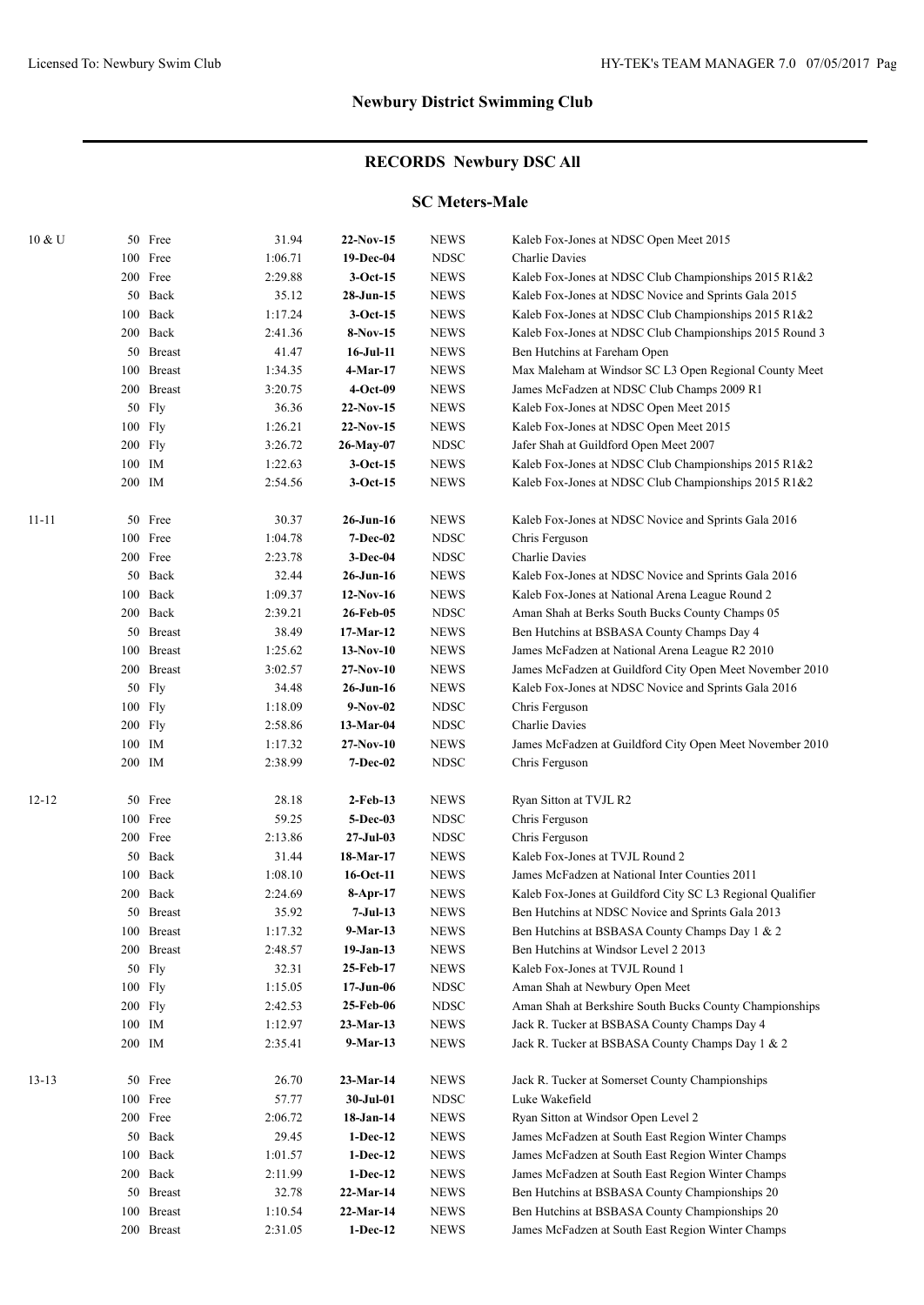| $13 - 13$ | 50 Fly     | 30.77   | $23-Mar-14$            | <b>NEWS</b>  | Jack R. Tucker at Somerset County Championships             |
|-----------|------------|---------|------------------------|--------------|-------------------------------------------------------------|
|           | 100 Fly    | 1:06.76 | $10-Nov-12$            | <b>NEWS</b>  | James McFadzen at National Arena League Rd 2                |
|           | 200 Fly    | 2:28.96 | $22-Jun-02$            | <b>NDSC</b>  | S. Bracey                                                   |
|           | 100 IM     | 1:08.88 | $5-Oct-13$             | <b>NEWS</b>  | Ryan Sitton at NDSC Club Championships 2013                 |
|           | 200 IM     | 2:24.32 | $23-Mar-14$            | <b>NEWS</b>  | Jack R. Tucker at Somerset County Championships             |
| $14 - 14$ | 50 Free    | 26.09   | 14-Dec-13              | <b>NEWS</b>  | James McFadzen at National Arena League Final               |
|           | 100 Free   | 55.42   | $9-Nov-02$             | <b>NDSC</b>  | Luke Wakefield                                              |
|           | 200 Free   | 2:02.77 | $23-Nov-02$            | <b>NDSC</b>  | Luke Wakefield                                              |
|           | 50 Back    | 28.09   | $20$ -Oct-13           | <b>NEWS</b>  | James McFadzen at National Inter-County Team Champs 2013    |
|           | 100 Back   | 58.66   | $20$ -Oct-13           | <b>NEWS</b>  | James McFadzen at National Inter-County Team Champs 2013    |
|           | 200 Back   | 2:08.12 | $7-Dec-13$             | <b>NEWS</b>  | James McFadzen at SER Winter Champs Open/Junior             |
|           | 50 Breast  | 32.29   | $7-Dec-13$             | <b>NEWS</b>  | James McFadzen at SER Winter Champs Open/Junior             |
|           | 100 Breast | 1:09.55 | 7-Mar-15               | <b>NEWS</b>  | Ben Hutchins at BSBASA County Champs 2015                   |
|           | 200 Breast | 2:25.99 | $7-Dec-13$             | <b>NEWS</b>  | James McFadzen at SER Winter Champs Open/Junior             |
|           | 50 Fly     | 27.39   | $7-Dec-13$             | <b>NEWS</b>  | James McFadzen at SER Winter Champs Open/Junior             |
|           | 100 Fly    | 1:01.24 | $7 - Dec-13$           | <b>NEWS</b>  | James McFadzen at SER Winter Champs Open/Junior             |
|           | 200 Fly    | 2:30.66 | 8-Apr-17               | <b>NEWS</b>  | Luca Vicaria at Guildford City SC L3 Regional Qualifier     |
|           | 100 IM     | 1:01.58 | $7-Dec-13$             | <b>NEWS</b>  | James McFadzen at SER Winter Champs Open/Junior             |
|           | 200 IM     | 2:10.39 | $7-Dec-13$             | <b>NEWS</b>  | James McFadzen at SER Winter Champs Open/Junior             |
| $15 - 15$ | 50 Free    | 25.63   | 28-Jun-15              | <b>NEWS</b>  | Jack R. Tucker at NDSC Novice and Sprints Gala 2015         |
|           | 100 Free   | 54.53   | $23-Nov-03$            | <b>NDSC</b>  | Luke Wakefield                                              |
|           | 200 Free   |         |                        |              |                                                             |
|           |            | 2:01.22 | 12-Mar-11              | <b>NEWS</b>  | Jake Jezzard at BSB County Champs 2011                      |
|           | 50 Back    | 28.23   | $22-Mar-14$            | <b>NEWS</b>  | James McFadzen at BSBASA County Championships 20            |
|           | 100 Back   | 59.85   | $22$ -Mar-14           | <b>NEWS</b>  | James McFadzen at BSBASA County Championships 20            |
|           | 200 Back   | 2:08.66 | $10-Apr-09$            | <b>NEWS</b>  | Aman Shah at Reading Easter Open                            |
|           | 50 Breast  | 32.30   | $28-Jun-15$            | <b>NEWS</b>  | Jack R. Tucker at NDSC Novice and Sprints Gala 2015         |
|           | 100 Breast | 1:08.01 | 22-Mar-14              | <b>NEWS</b>  | James McFadzen at BSBASA County Championships 20            |
|           | 200 Breast | 2:29.85 | 22-Mar-14<br>28-Jun-15 | <b>NEWS</b>  | James McFadzen at BSBASA County Championships 20            |
|           | 50 Fly     | 28.15   | 18-Jan-14              | <b>NEWS</b>  | Jack R. Tucker at NDSC Novice and Sprints Gala 2015         |
|           | $100$ Fly  | 1:02.25 |                        | <b>NEWS</b>  | James McFadzen at Windsor Open Level 2                      |
|           | $200$ Fly  | 2:22.28 | 14-Apr-06              | <b>NDSC</b>  | Daryl Payne at Reading Easter Open 2006                     |
|           | 100 IM     | 1:04.00 | $22$ -Apr-11           | <b>NEWS</b>  | Jake Jezzard at RSC Reading Easter Open Swim Meet 2011      |
|           | 200 IM     | 2:12.80 | 18-Jan-14              | <b>NEWS</b>  | James McFadzen at Windsor Open Level 2                      |
| 16 & O    | 50 Free    | 24.35   | $27-Oct-12$            | <b>NEWS</b>  | Fernando Vicaria at ASA National Masters                    |
|           | 100 Free   | 53.74   | 22-Mar-14              | <b>NEWS</b>  | Jake Jezzard at BSBASA County Championships 20              |
|           | 200 Free   | 1:53.90 | $9-Mar-13$             | <b>NEWS</b>  | Jake Jezzard at BSBASA County Champs Day 1 & 2              |
|           | 50 Back    | 26.85   | $7-Jul-13$             | <b>NEWS</b>  | Jake Jezzard at NDSC Novice and Sprints Gala 2013           |
|           | 100 Back   | 57.17   | $17-Nov-13$            | <b>NEWS</b>  | Jake Jezzard at NDSC Open Meet 2013                         |
|           | 200 Back   | 2:02.77 | $5-Oct-13$             | <b>NEWS</b>  | Jake Jezzard at NDSC Club Championships 2013                |
|           | 50 Breast  | 31.82   | $23-Oct-09$            | <b>NEWS</b>  | David Milburn<br>at asa National Masters Championships 2009 |
|           | 100 Breast | 1:08.85 | 13-Dec-08              | <b>NEWS</b>  | David Milburn at National League 2008 R3                    |
|           | 200 Breast | 2:33.34 | $22-Mar-14$            | <b>NEWS</b>  | Jake Jezzard at BSBASA County Championships 20              |
|           | 50 Fly     | 26.15   | $7-Jul-13$             | <b>NEWS</b>  | Jake Jezzard at NDSC Novice and Sprints Gala 2013           |
|           | 100 Fly    | 58.75   | 8-Dec-12               | <b>NEWS</b>  | Jake Jezzard at National Arena League Rd 3                  |
|           | 200 Fly    | 2:13.70 | $9-Mar-13$             | <b>NEWS</b>  | Jake Jezzard at BSBASA County Champs Day 1 & 2              |
|           | 100 IM     | 59.41   | $12-Oct-13$            | <b>NEWS</b>  | Jake Jezzard at National Arena League                       |
|           | 200 IM     | 2:01.23 | 28-May-04              | ${\rm NDSC}$ | Luke Wakefield                                              |
| Open      | 50 Free    | 24.35   | $27-Oct-12$            | <b>NEWS</b>  | Fernando Vicaria at ASA National Masters                    |
|           | 100 Free   | 53.78   | $7-Dec-13$             | <b>NEWS</b>  | Jake Jezzard at SER Winter Champs Open/Junior               |
|           | 200 Free   | 1:53.90 | $9-Mar-13$             | <b>NEWS</b>  | Jake Jezzard at BSBASA County Champs Day 1 & 2              |
|           | 400 Free   | 4:06.56 | $23-Mar-13$            | ${\rm NEWS}$ | Jake Jezzard at BSBASA County Champs Day 4                  |
|           | 800 Free   | 8:31.30 | 10-Dec-09              | <b>NEWS</b>  | Aman Shah at NDSC Club Champs 2009 R4/R5                    |